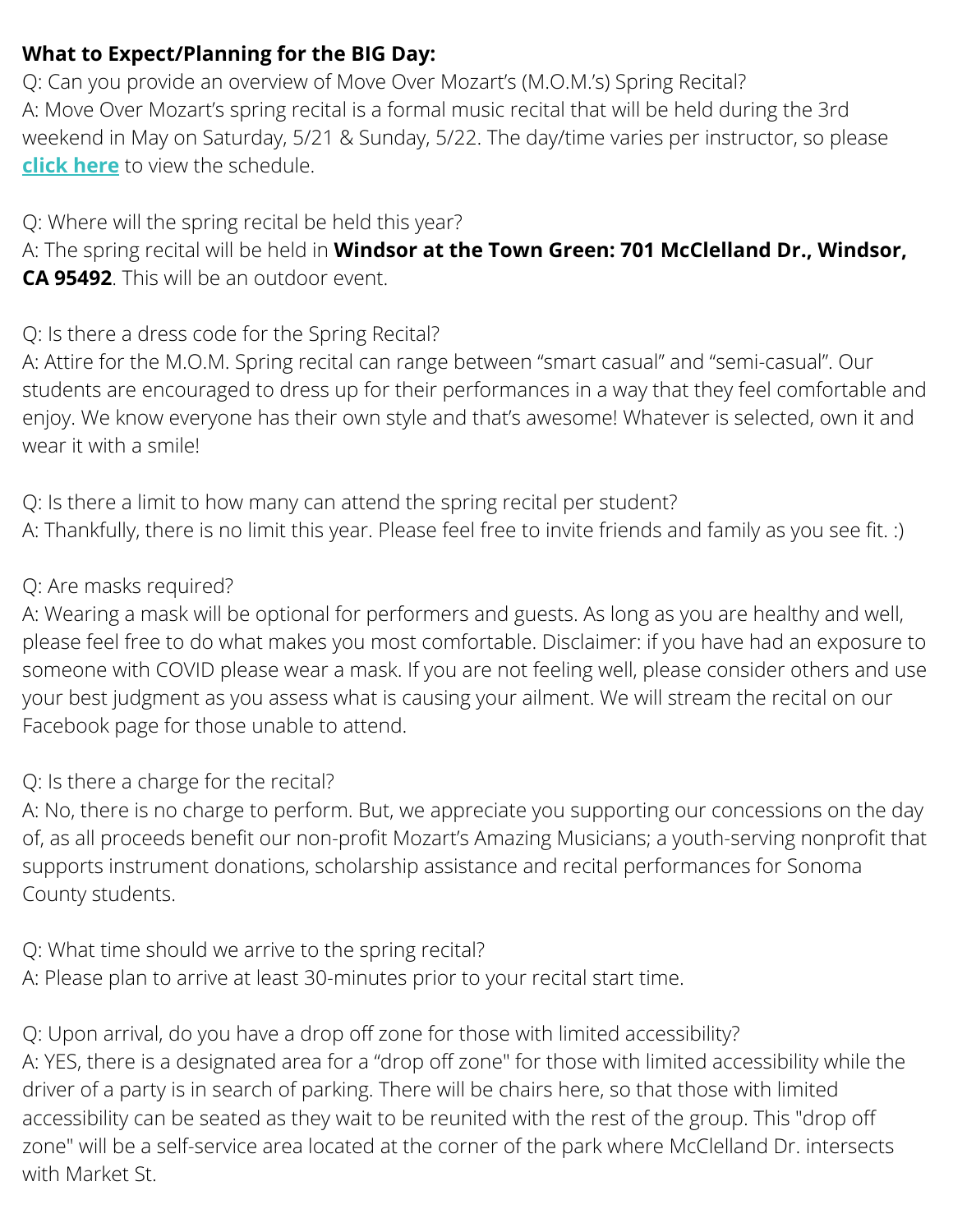### **Pre-Performance Notes:**

## Q: Where should music students report to after arriving?

A: A "primary waiting area" labeled in purple in the Town Green Map will be where instructors and student families reside as they wait for their recital to start. There are picnic benches in this location and it is shaded, so our hope is that it will be comfortable. While waiting, students can practice their piece on the "warm-up" keyboards if they wish. We ask that the keys be wiped down in-between use and offer will have hand sanitizer on-hand for use.

### Q: What should family/friends do prior to the recital?

A: Please feel free to pick-up a program, pre-purchase a photo, an adorable "snack bouquet" or a long-stem rose. Programs will be provided in the "primary waiting area" and "welcome" center. Please note that the concession booth will be just a short jaunt from the "primary waiting area."

#### Q: How will we know when it is performance time?

A: When it is time for each student's performance, their M.O.M. Instructor will collect the students and walk them to the stage area. Another M.O.M. helper will walk parents to the main lawn area to be seated.

#### Q: Will chairs be available?

A: We will have a limited number of chairs available in a designated "accessible seating area." All standard seating is "picnic-style", so families/friends will bring their own picnic blankets and low-rise chairs. Sun umbrellas will be permitted in the back of the lawn area. Please see the Town Green diagram for the location.

### **Stage Performance Notes:**

# Q: What should performers expect while on stage?

A: A microphone will be present for Instructor introductions with a topper and germ shield, which will be changed out after each recital. A stage helper will be present at all times to clean the piano key tops after each piano performance. A microphone, chair and music stand will also be available for ukulele and guitar students. For voice students, we will adjust the microphone stand, switch out the microphone topper and clean the germ shield after each performance.

# Q: Is photography permitted?

A: Yes, photography and filming are 100% permitted. Please note: that we will be selling framed photos of each performer playing their instrument for \$15/each. These will be available for pre-sale and on the day of the recital.

# Q: Will the recital be streamed online?

A: YES, performances will be streamed live on **Move Over Mozart's [Facebook](https://www.facebook.com/MoveOverMozart.MusicAndArt/) Page**: https://www.facebook.com/MoveOverMozart.MusicAndArt/. Please feel free to share this information with family and friends.